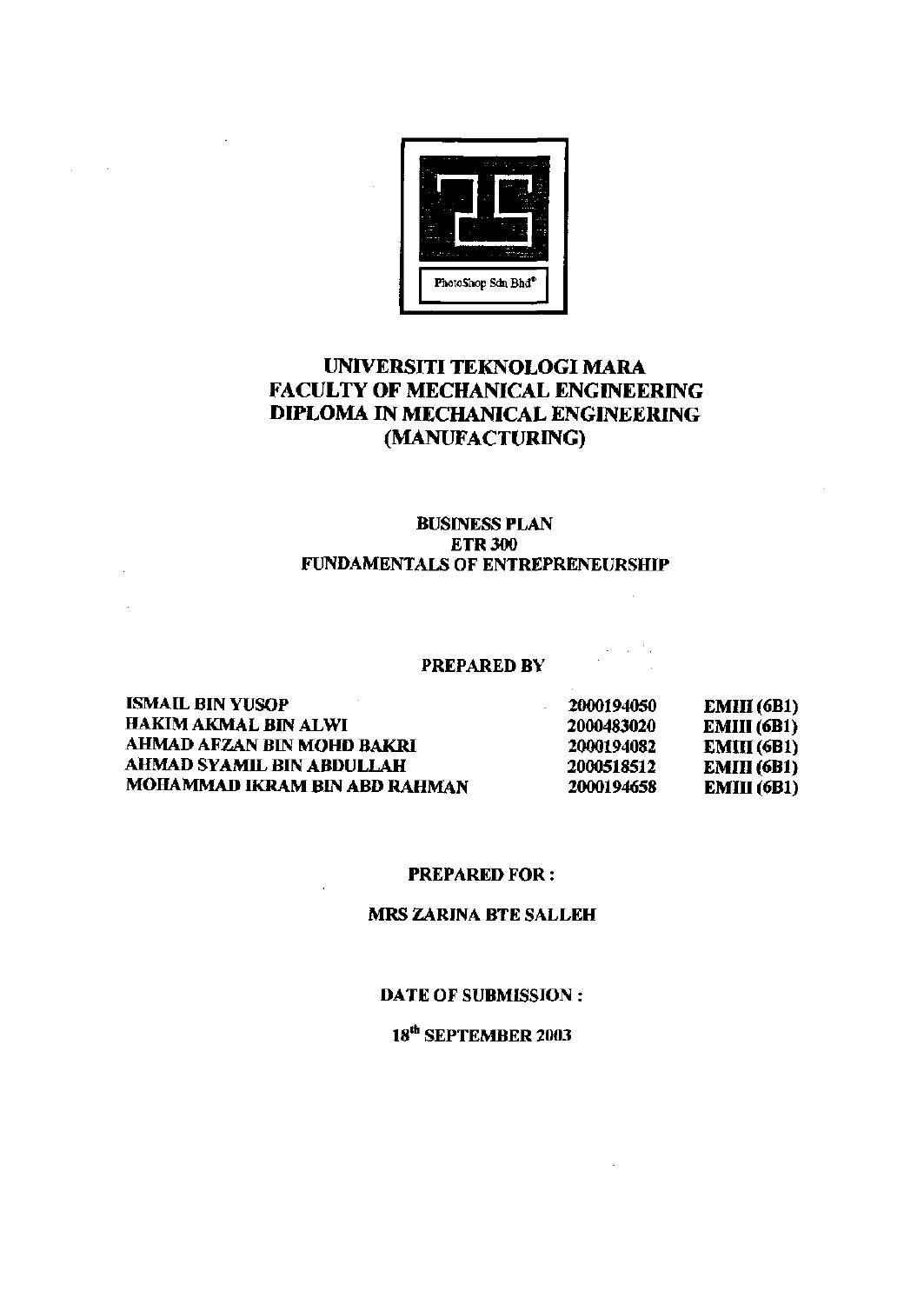# **CONTENTS**

|                                                           | Contents                      | Page |
|-----------------------------------------------------------|-------------------------------|------|
| ❖ Acknowledgement<br>❖ Submission Letter of Business Plan |                               | l    |
|                                                           |                               | 2    |
|                                                           |                               |      |
| 1.                                                        | <b>Executive Summary</b>      | 5    |
| 2.                                                        | Purposes                      | 8    |
| 3.                                                        | <b>Background of Business</b> | 9    |
| 4.                                                        | <b>Shareholders</b>           | 10   |
| 5.                                                        | <b>Administration Plan</b>    | 15   |
| 6.                                                        | Marketing Plan                | 25   |
| 7.                                                        | Operation Plan                | 39   |
| 8.                                                        | Financial Plan                | 52   |
| 9.                                                        | Summary                       | 62   |
| 10.                                                       | Bibliography                  | 64   |
| 11.                                                       | Appendix                      | 66   |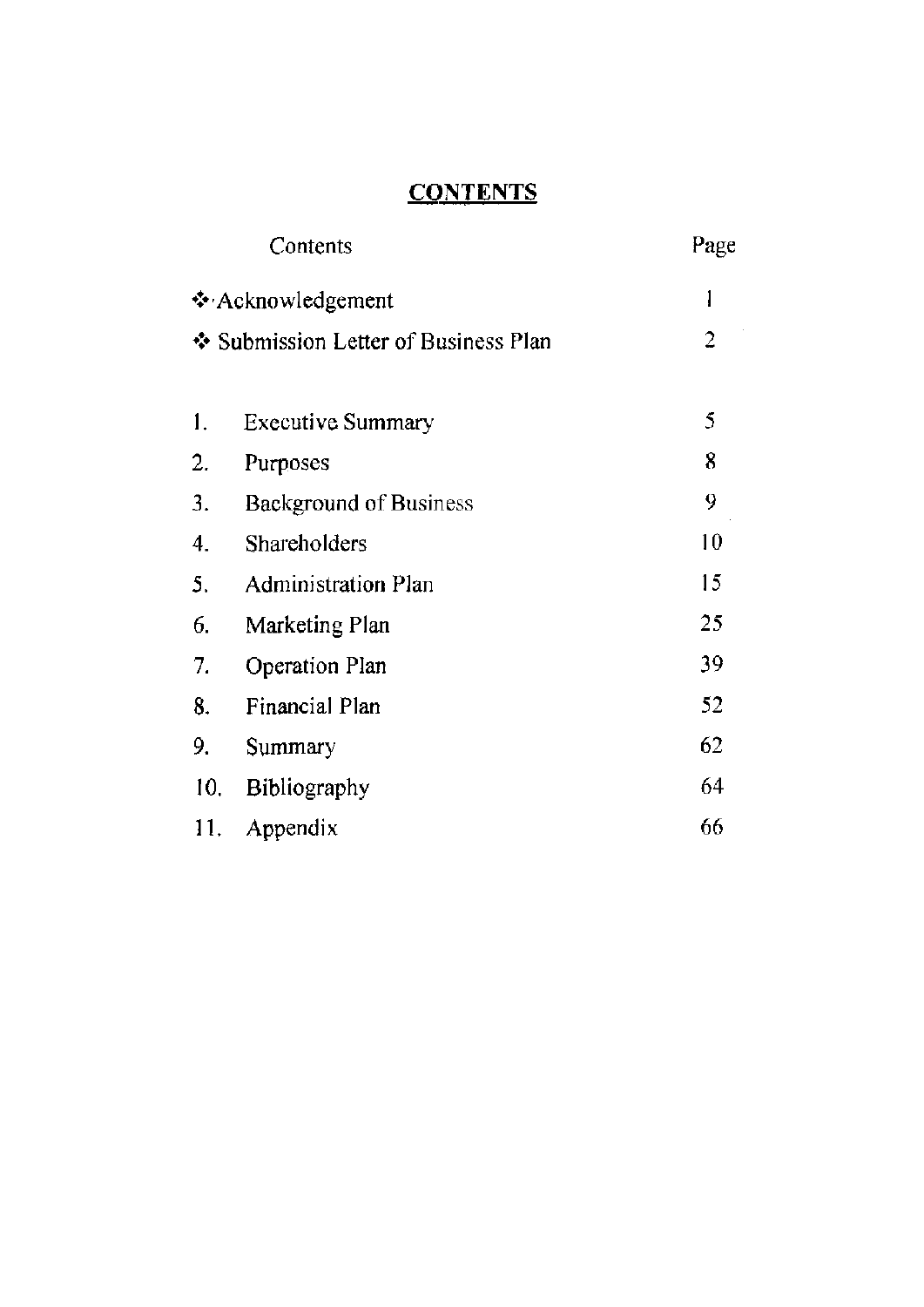# ACKNOWLEDGEMENT

### Bismillahirrahman irrahim,

In the name of Allah, The Most Gracious and The Most Merciful. Thank to Allah S.W.T for giving us the opportunity to do and complete this Business Plan successfully, although it was hard for us to get the information.

A bunch of thanks to;

- Mrs Zarina bte Salleh
- Hajjah Mairan bte Abd Rahman
- Hj Mohd Bakri bin Daud
- Our parents and our family
- Our friends

and all the individual or organization that had helped us *in* giving infonnation about our business.

Thanks a lot to all for their help and advice in completing the Business Plan. May Allah S.W.T bless you all and with you forever. All the best is from Allah S.W.T and shortcoming is from our weaknesses as a human being.

Thank You!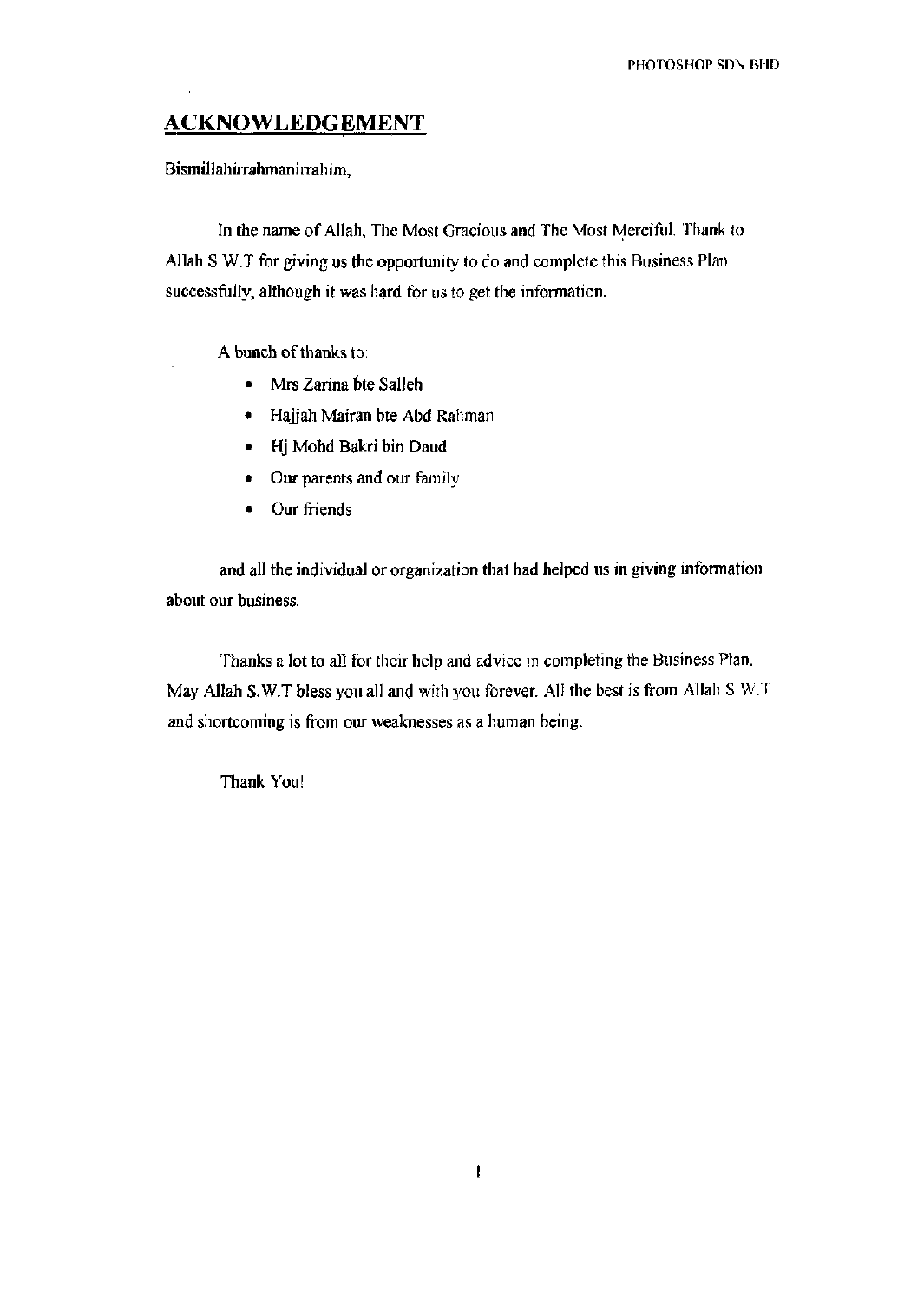## SUBMISSION LETTER OF BUSINESS PLAN

Students of Basic Entrepreneur (ETR 300) Diploma in Mechanical Engineering (Manufacturing) Faculty of Mechanical Engineering, MARA University of Technology, 40000 Shah Alam, Selangor Darul Ehsan.

18<sup>th</sup> SEPTEMBER 2003

Mrs Zarina Salleh Lecturer of ETR 300, MEDEC Bock 13, Intekma Resort & Convention Centre, 40000 Shah Alam, Selangor Darul Ehsan.

Madam,

### **Submission of Business Plan**

Regarding to above, together with this letter we include the proposal of Business Plan as a requirement for the Fundamentals of Entrepreneurship (ETR 300) subject. The preparation of this project begins in early semester on June 2003 and submitted on September 2003.

The business plan is about our effort to set up a photo shop. The proposed shop is at the address below: -

> No. 10, Jalan Raden Anum, Bandar Baru Sri Petaling, 57000 Kuala Lumpur.